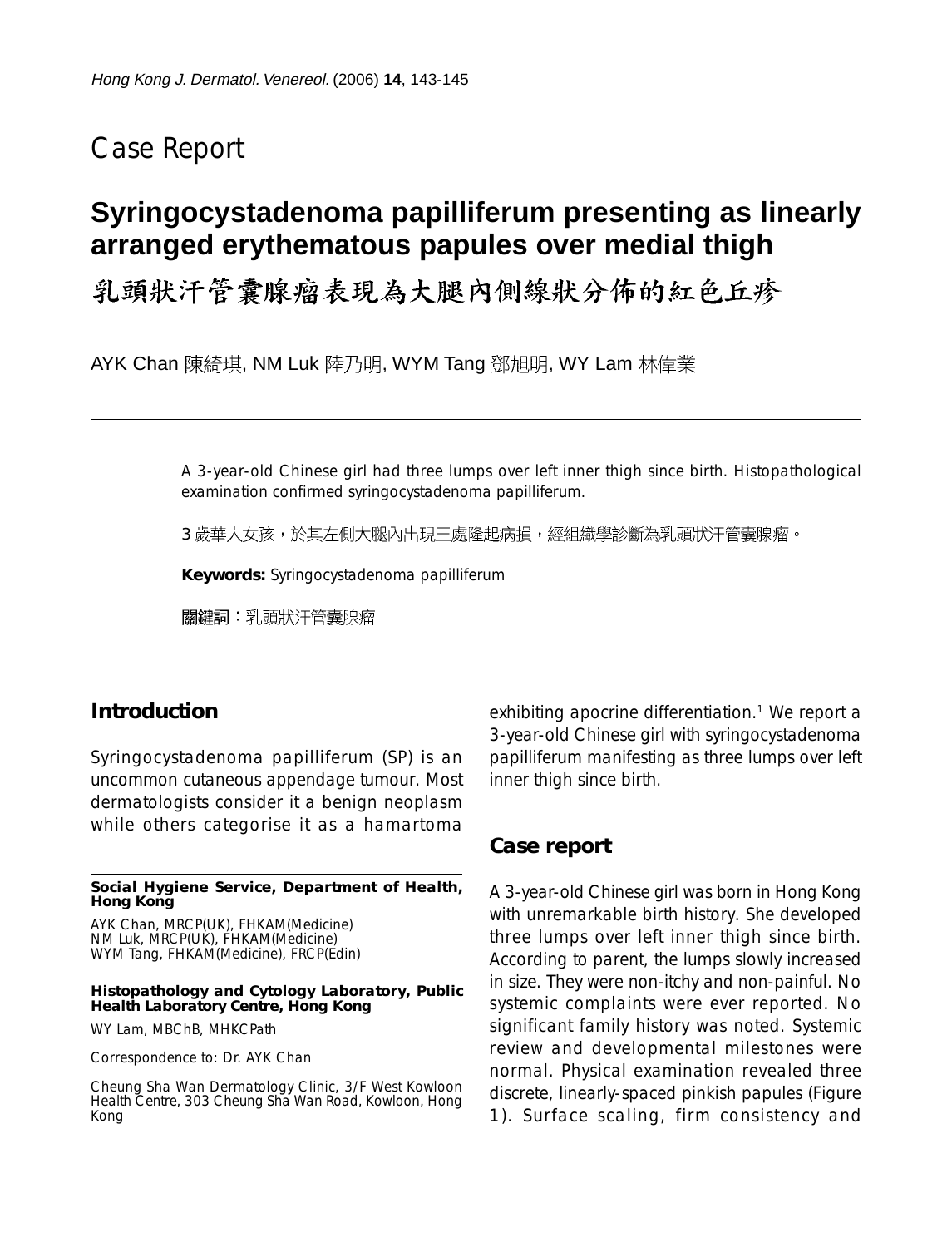hyperpigmentation were evidenced. There was no hindrance of limbs growth. Examination of skin elsewhere, hair, teeth and nails was unremarkable. Excision biopsy showed several well-demarcated cystic invaginations that communicate with the surface epidermis. There were papillae lined by a double layers of epithelium. The outer layer is low cuboidal cells while the inner layer is tall columnar cells with focal apical decapitation. The nuclei are blandlooking. The cores of the papilla contain abundant plasma cells (Figures 2 & 3). It is consistent with syringocystadenoma papilliferum.



papules.

# **Discussion**

SP is usually seen at birth, infancy or early childhood. It develops either independently or arises in association with a nevus sebaceus, in one third of cases.<sup>1</sup> Three clinical types of SP have been described. The plaque type presents most commonly as yellowish or brownish papules with central ostium and typically devoid of hair over the scalp. It is often associated with sebaceus nevus of Jadassohn or arises de novo. 2 The linear type is characterised by multiple pink, red or brown papules or nodules. They show predilection over neck or face but may sometimes be over the extremities. The solitary nodular type usually arises at puberty, affecting shoulder, axilla, genito-crural and trunk. It is commonly associated with hamartomas of follicular or sebaceous gland origin. It may increase in size at puberty, becoming papillomatous and crusted.3 Most of the lesions occur on head and neck region, while the remaining 20% on trunk and 5% on the extremities (mainly on legs). Possible affected areas include eyelid, external auditory canal, vulva and scrotum.<sup>4-8</sup> In literatures, there was only few reported cases of malignant transformation in syringocystadenoma papilliferum (for instance,



**Figure 2**. Several well-demarcated cystic . invaginations communicates with the surface epidermis (H&E, Original magnification x 20).



**Figure 3.** The cores of the papilla contain abundant plasma cells (H&E, Original magnification x 200).